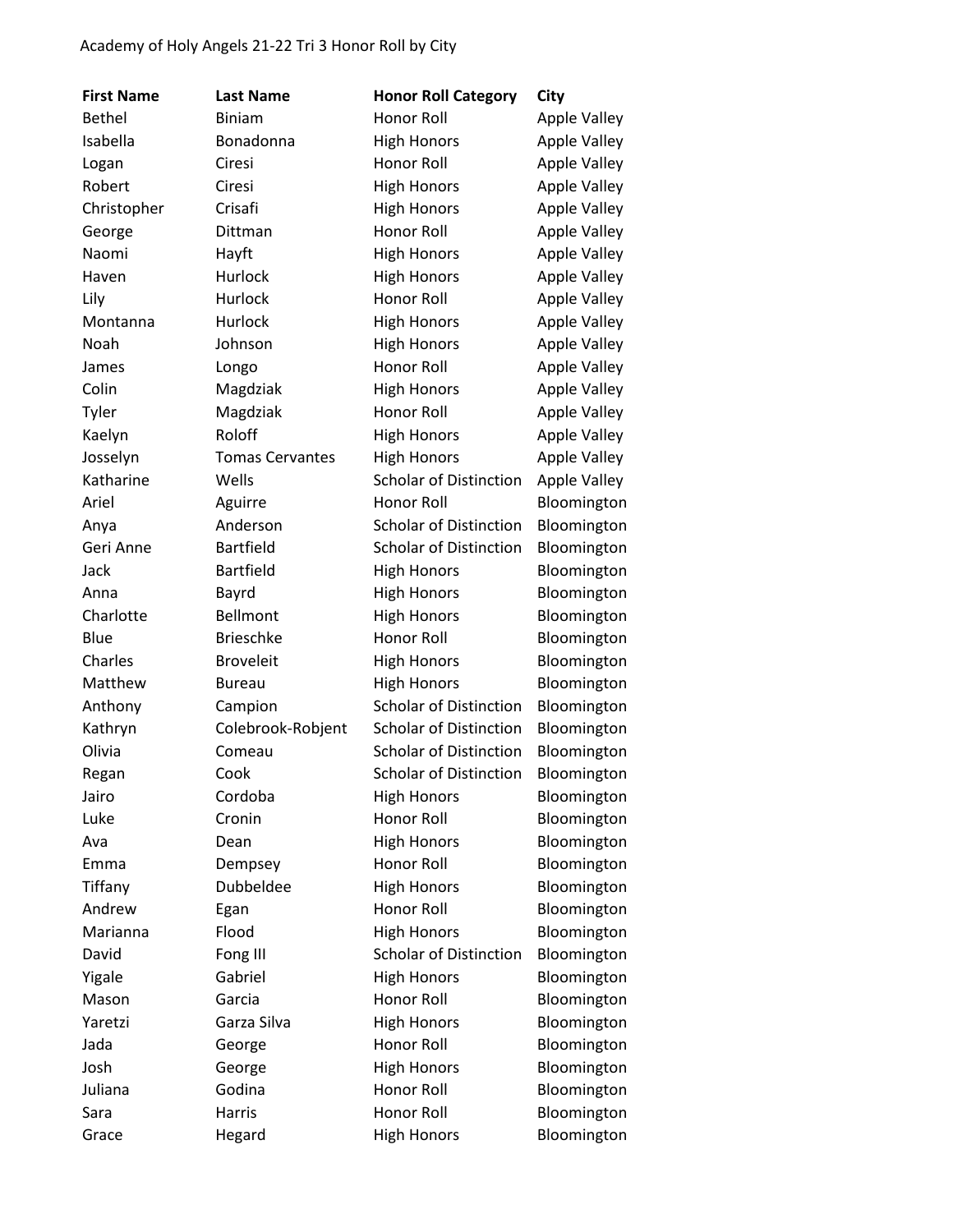| <b>First Name</b> | <b>Last Name</b>        | <b>Honor Roll Category</b>    | City                   |
|-------------------|-------------------------|-------------------------------|------------------------|
| Lindsey           | Hegard                  | Honor Roll                    | Bloomington            |
| William           | Hillstrom               | Honor Roll                    | Bloomington            |
| Raphael           | Ignacio                 | Honor Roll                    | Bloomington            |
| Theodore          | Kariuki                 | <b>High Honors</b>            | Bloomington            |
| Lydia             | Keefe                   | <b>High Honors</b>            | Bloomington            |
| Tyler             | Krenke                  | <b>Scholar of Distinction</b> | Bloomington            |
| Lidiya            | <b>Kukuk</b>            | <b>Honor Roll</b>             | Bloomington            |
| Ryan              | Larson                  | <b>Scholar of Distinction</b> | Bloomington            |
| Henry             | Lechner                 | Honor Roll                    | Bloomington            |
| Olivia            | Lewis                   | <b>High Honors</b>            | Bloomington            |
| Lauren            | McCoy                   | <b>Scholar of Distinction</b> |                        |
| Shauna            |                         | <b>Scholar of Distinction</b> | Bloomington            |
|                   | McCrory<br>Nava Ramirez | <b>Scholar of Distinction</b> | Bloomington            |
| Yesenia           |                         |                               | Bloomington            |
| <b>Brady</b>      | Nygren                  | Honor Roll                    | Bloomington            |
| Daniela           | Ochoa Estrada           | Honor Roll                    | Bloomington            |
| Harper            | Poehling                | <b>High Honors</b>            | Bloomington            |
| <b>Tessa</b>      | Reiter                  | <b>Scholar of Distinction</b> | Bloomington            |
| Nathan            | Riley                   | Honor Roll                    | Bloomington            |
| Maison            | Roudabush               | <b>Scholar of Distinction</b> | Bloomington            |
| Ryley             | Roudabush               | <b>Scholar of Distinction</b> | Bloomington            |
| Kylie             | St. George              | <b>High Honors</b>            | Bloomington            |
| Chiamaka          | Steve-Chinatu           | Honor Roll                    | Bloomington            |
| Mary              | Taraboi-Brown           | <b>High Honors</b>            | Bloomington            |
| Kendall           | Thorman                 | <b>High Honors</b>            | Bloomington            |
| Macalister        | Nolen                   | Honor Roll                    | <b>Brooklyn Center</b> |
| ljeoma            | Abakporo                | Honor Roll                    | <b>Burnsville</b>      |
| <b>Brian</b>      | Abeywardene             | <b>High Honors</b>            | <b>Burnsville</b>      |
| Maureen           | <b>Boland</b>           | <b>Scholar of Distinction</b> | <b>Burnsville</b>      |
| Alexander         | <b>Braun</b>            | <b>High Honors</b>            | <b>Burnsville</b>      |
| Sydney            | Ebner                   | <b>High Honors</b>            | <b>Burnsville</b>      |
| Cooper            | Hand                    | <b>High Honors</b>            | <b>Burnsville</b>      |
| Isabelle          | Hedrix                  | Honor Roll                    | <b>Burnsville</b>      |
| Everett           | Hoeppner                | <b>Scholar of Distinction</b> | <b>Burnsville</b>      |
| Autumn            | Johnson                 | <b>High Honors</b>            | <b>Burnsville</b>      |
| Olivia            | Keller                  | <b>High Honors</b>            | <b>Burnsville</b>      |
| Ryli              | Kendrick                | <b>High Honors</b>            | <b>Burnsville</b>      |
| Shannon           | Maxwell                 | <b>Honor Roll</b>             | <b>Burnsville</b>      |
| Jack              | McDonough               | Honor Roll                    | <b>Burnsville</b>      |
| Julia             | Mokos-Bristol           | Honor Roll                    | <b>Burnsville</b>      |
| Abigail           | Noll                    | <b>High Honors</b>            | <b>Burnsville</b>      |
| Grace             | Roscoe                  | Honor Roll                    | <b>Burnsville</b>      |
| Sophia            | Sobhani                 | <b>Scholar of Distinction</b> | <b>Burnsville</b>      |
| Isabel            | Tri                     | <b>Scholar of Distinction</b> | <b>Burnsville</b>      |
| Caroline          | Warmka                  | <b>High Honors</b>            | <b>Burnsville</b>      |
| Joseph            | Warmka                  | <b>Scholar of Distinction</b> | <b>Burnsville</b>      |
| Katherine         | Kuffel                  | <b>Scholar of Distinction</b> | Chanhassen             |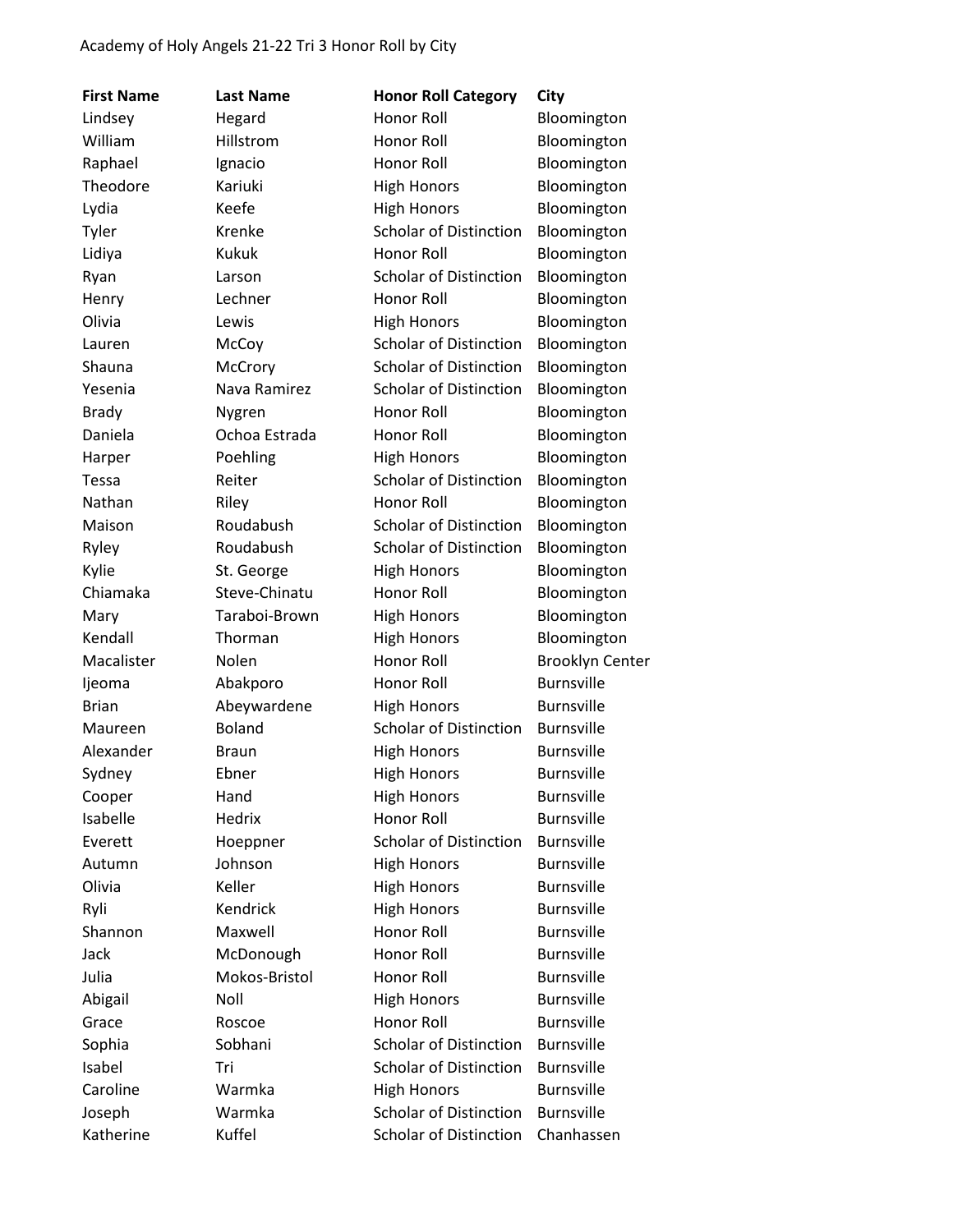| <b>First Name</b> | <b>Last Name</b>        | <b>Honor Roll Category</b>    | City                |
|-------------------|-------------------------|-------------------------------|---------------------|
| Stacy             | <b>Alvillar Alvarez</b> | <b>High Honors</b>            | Eagan               |
| Ethan             | Banh                    | Honor Roll                    | Eagan               |
| Julia             | <b>Breher</b>           | <b>Scholar of Distinction</b> | Eagan               |
| Emma              | Calton                  | <b>High Honors</b>            | Eagan               |
| Magdalena         | Capitani                | <b>Scholar of Distinction</b> | Eagan               |
| Sara              | Curtis                  | <b>Scholar of Distinction</b> | Eagan               |
| Samuel            | Delaney                 | Honor Roll                    | Eagan               |
| Ali               | DelDotto                | <b>High Honors</b>            | Eagan               |
| Matthew           | Foley                   | <b>Scholar of Distinction</b> | Eagan               |
| Joshua            | Gillard                 | <b>Scholar of Distinction</b> | Eagan               |
| Noah              | Hermanson               | Honor Roll                    | Eagan               |
| Olivia            | Krause                  | Honor Roll                    | Eagan               |
| Edward            | Lang                    | <b>High Honors</b>            | Eagan               |
| Frederick         | Lang                    | <b>Scholar of Distinction</b> | Eagan               |
| Paul              | Levandowski             | <b>High Honors</b>            | Eagan               |
| <b>Brigid</b>     | Plunkett                | <b>High Honors</b>            | Eagan               |
| Grady             | Schaber                 | <b>Honor Roll</b>             | Eagan               |
| Joachim           | Schmidt                 | <b>High Honors</b>            | Eagan               |
| Shayla            | Spence                  | <b>Scholar of Distinction</b> | Eagan               |
| Alicia            | Tran                    | <b>High Honors</b>            | Eagan               |
| Farah             | Abdelhadi               | <b>High Honors</b>            | <b>Eden Prairie</b> |
| Anna              | <b>Bitonti</b>          | <b>High Honors</b>            | <b>Eden Prairie</b> |
| Joseph            | <b>Bitonti</b>          | <b>High Honors</b>            | <b>Eden Prairie</b> |
| Kassandra         | Caron                   | Honor Roll                    | <b>Eden Prairie</b> |
| Kaylee            | Caron                   | <b>High Honors</b>            | <b>Eden Prairie</b> |
| Andrea            | Elsen                   | <b>Scholar of Distinction</b> | <b>Eden Prairie</b> |
| Ashley            | Fisher                  | <b>Scholar of Distinction</b> | <b>Eden Prairie</b> |
| Emily             | Fisher                  | <b>High Honors</b>            | <b>Eden Prairie</b> |
| Justin            | Gabrik                  | Honor Roll                    | <b>Eden Prairie</b> |
| Siyu              | Jin                     | <b>High Honors</b>            | <b>Eden Prairie</b> |
| <b>Blake</b>      | Johnson                 | <b>High Honors</b>            | <b>Eden Prairie</b> |
| Colin             | Kaster                  | Honor Roll                    | <b>Eden Prairie</b> |
| Marin             | Kaster                  | Honor Roll                    | <b>Eden Prairie</b> |
| Colin             | McCartan                | <b>High Honors</b>            | <b>Eden Prairie</b> |
| Sydnie            | Olson                   | <b>High Honors</b>            | <b>Eden Prairie</b> |
| Zachary           | Osborn                  | <b>High Honors</b>            | <b>Eden Prairie</b> |
| Evan              | Reid                    | <b>Scholar of Distinction</b> | <b>Eden Prairie</b> |
| Theo              | Reid                    | <b>Scholar of Distinction</b> | <b>Eden Prairie</b> |
| John              | Schletty                | <b>Scholar of Distinction</b> | <b>Eden Prairie</b> |
| Lucas             | Schutz                  | <b>High Honors</b>            | <b>Eden Prairie</b> |
| Ava               | Telep                   | <b>Scholar of Distinction</b> | <b>Eden Prairie</b> |
| Ava               | Welter                  | <b>Scholar of Distinction</b> | <b>Eden Prairie</b> |
| Maria             | Zeien                   | <b>Scholar of Distinction</b> | <b>Eden Prairie</b> |
| Charles           | Abdo                    | Honor Roll                    | Edina               |
| Claire            | Abdo                    | Honor Roll                    | Edina               |
| John              | Abdo                    | Honor Roll                    | Edina               |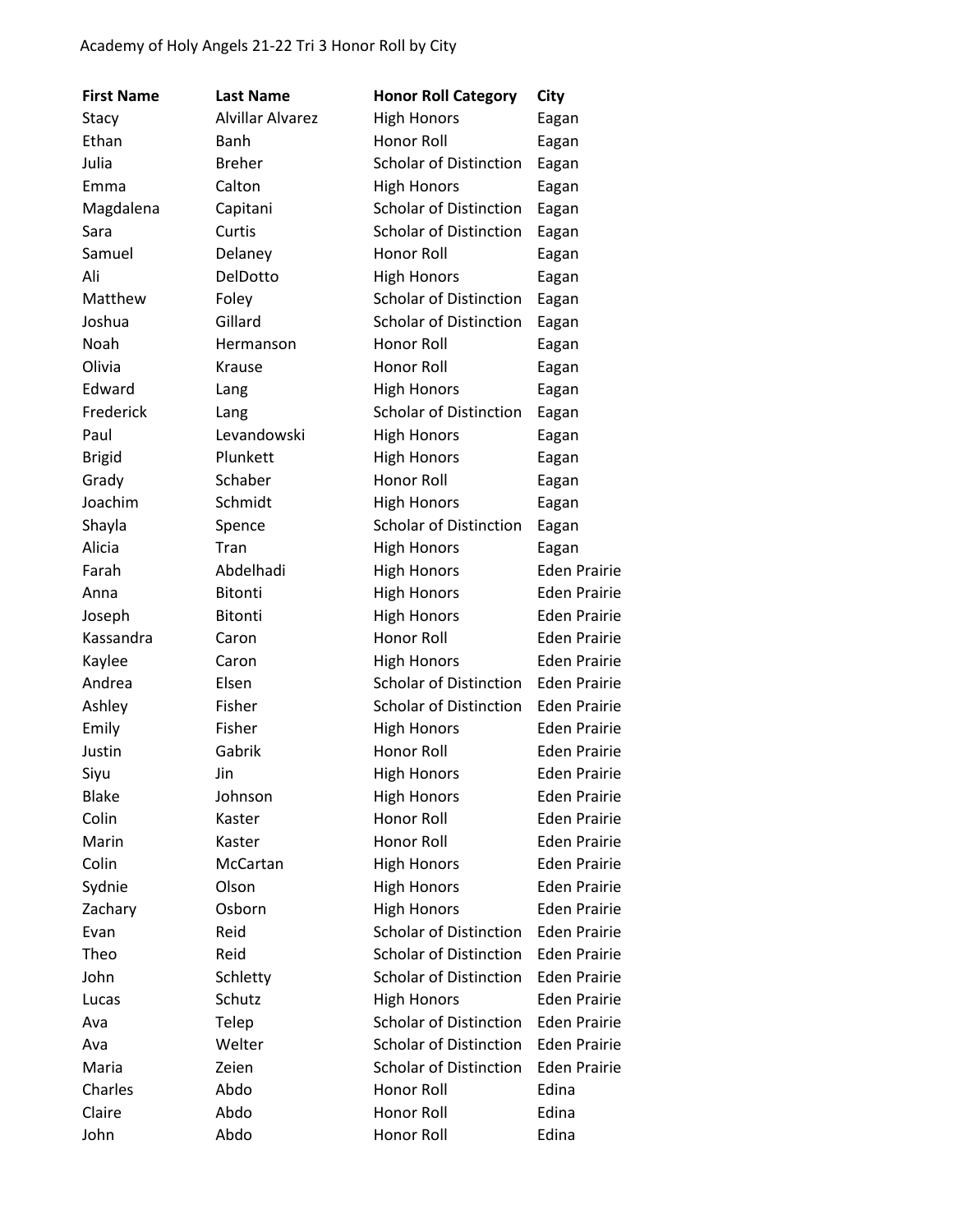| <b>First Name</b> | <b>Last Name</b> | <b>Honor Roll Category</b>    | City                |
|-------------------|------------------|-------------------------------|---------------------|
| Sofia             | Alfonzo Mudoy    | <b>High Honors</b>            | Edina               |
| Eileen            | <b>Braun</b>     | Honor Roll                    | Edina               |
| Samuel            | Brumbaugh        | Honor Roll                    | Edina               |
| Samantha          | Carter           | Honor Roll                    | Edina               |
| Paul              | Castro           | Honor Roll                    | Edina               |
| Matthew           | Cullen           | <b>High Honors</b>            | Edina               |
| Sienna            | Dhariwal         | Scholar of Distinction        | Edina               |
| Kendall           | Faber            | Honor Roll                    | Edina               |
| Benjamin          | Frommelt         | Honor Roll                    | Edina               |
| Sylvia            | Guertin          | Honor Roll                    | Edina               |
| Elijah            | Katter           | <b>High Honors</b>            | Edina               |
| Claire            | Krieger          | <b>Scholar of Distinction</b> | Edina               |
| Reagan            | Loichle          | <b>High Honors</b>            | Edina               |
| Hannah            | Lutgen           | <b>High Honors</b>            | Edina               |
| Grace             | Meyer            | <b>Scholar of Distinction</b> | Edina               |
| Matthew           | Meyer            | <b>Scholar of Distinction</b> | Edina               |
| Frederick         | Mosch            | <b>Scholar of Distinction</b> | Edina               |
| <b>Becker</b>     | Ostrom           | <b>High Honors</b>            | Edina               |
| Ally              | Pellegrini       | <b>Scholar of Distinction</b> | Edina               |
| Emma              | Reinbold         | <b>Scholar of Distinction</b> | Edina               |
| Sydney            | Schnell          | <b>High Honors</b>            | Edina               |
| Finnian           | Sheeley          | <b>High Honors</b>            | Edina               |
| Carolyn           | Vessel           | <b>High Honors</b>            | Edina               |
| Catherine         | Wilkowske        | Honor Roll                    | Edina               |
| Abbie             | Leidig           | Honor Roll                    | Elko                |
| Jadyn             | <b>Sweers</b>    | <b>Scholar of Distinction</b> | Elko                |
| Lily              | Zeller           | <b>High Honors</b>            | Excelsior           |
| Logan             | Olson            | <b>High Honors</b>            | Farmington          |
| Audrey            | Wright           | Honor Roll                    | <b>Forest Lake</b>  |
| Genevieve         | Lang             | Honor Roll                    | Hopkins             |
| Annabelle         | Ross             | <b>High Honors</b>            | Hopkins             |
| Taylor            | <b>Block</b>     | <b>High Honors</b>            | Inver Grove Heights |
| Alexander         | Johnson          | Honor Roll                    | Inver Grove Heights |
| Isabella          | Long             | Honor Roll                    | Inver Grove Heights |
| Michael           | Murphy           | <b>High Honors</b>            | Inver Grove Heights |
| Graciela          | Schaefer         | Honor Roll                    | Inver Grove Heights |
| William           | Schaefer         | <b>Honor Roll</b>             | Inver Grove Heights |
| Finnegan          | Zellmer          | <b>High Honors</b>            | Inver Grove Heights |
| Tanner            | Zellmer          | <b>High Honors</b>            | Inver Grove Heights |
| Andrew            | O'Neill          | <b>Scholar of Distinction</b> | Inver Grove Hts     |
| August            | Allen            | <b>Scholar of Distinction</b> | Lakeville           |
| Stephen           | Elsinger         | <b>Scholar of Distinction</b> | Lakeville           |
| Samantha          | Goedde           | Honor Roll                    | Lakeville           |
| Stephanie         | Goedde           | <b>High Honors</b>            | Lakeville           |
| <b>Bridget</b>    | Gurin            | <b>Scholar of Distinction</b> | Lakeville           |
| Calli             | Holmes           | Honor Roll                    | Lakeville           |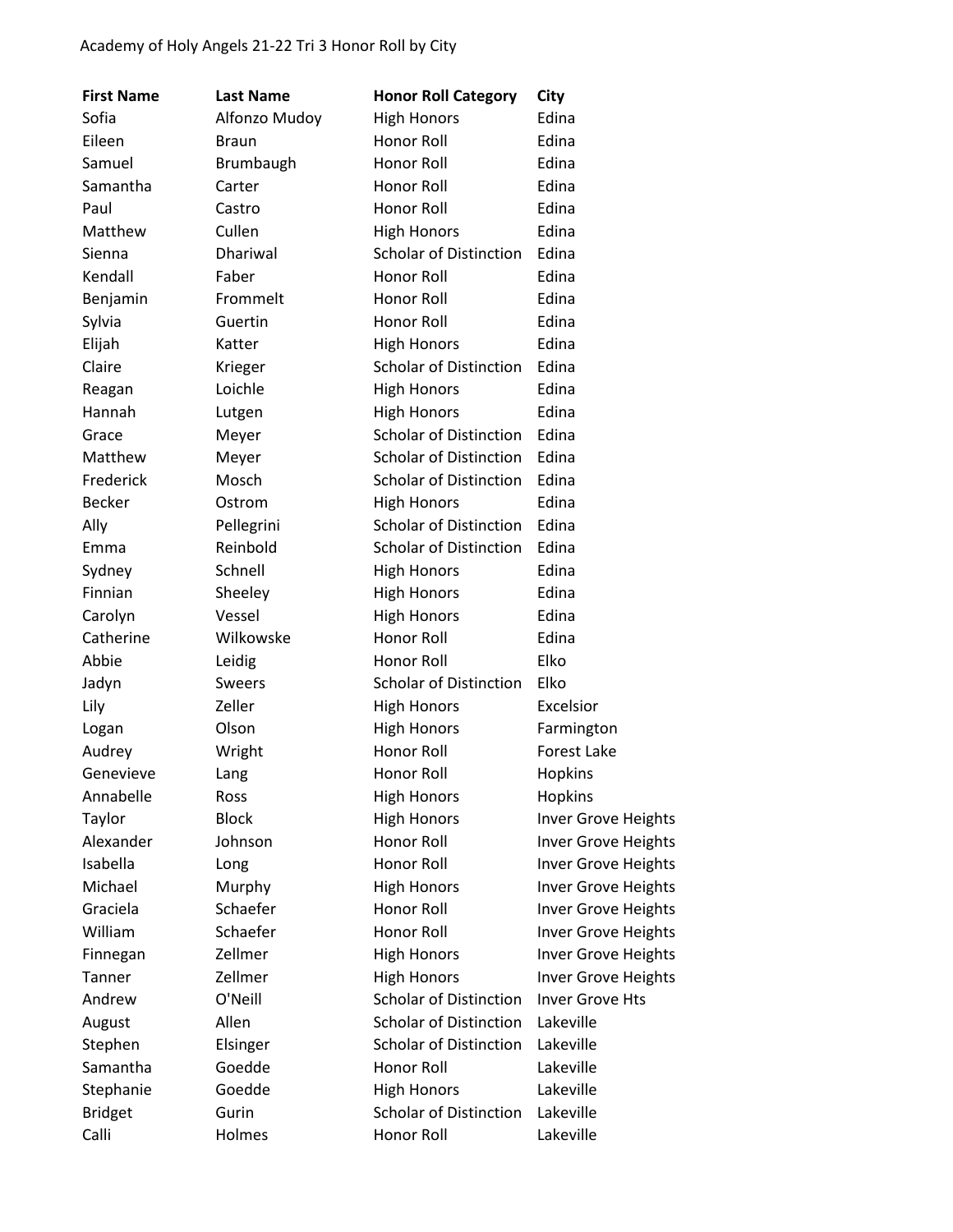| <b>First Name</b> | <b>Last Name</b>        | <b>Honor Roll Category</b>    | City            |
|-------------------|-------------------------|-------------------------------|-----------------|
| Landen            | Kampf                   | Honor Roll                    | Lakeville       |
| Maxwell           | Knoll                   | Honor Roll                    | Lakeville       |
| Nhi               | Luong                   | <b>Scholar of Distinction</b> | Lakeville       |
| Troy              | Lynch                   | Honor Roll                    | Lakeville       |
| Olivia            | Maloney                 | <b>High Honors</b>            | Lakeville       |
| Maura             | Murnan                  | <b>High Honors</b>            | Lakeville       |
| Anh               | Nguyen                  | Honor Roll                    | Lakeville       |
| Benjamin          | Ritz                    | <b>Scholar of Distinction</b> | Lakeville       |
| Nathan            | Ritz                    | <b>Scholar of Distinction</b> | Lakeville       |
| Elizabeth         | Sebour                  | Honor Roll                    | Lakeville       |
| Landon            | Stenberg                | <b>High Honors</b>            | Lakeville       |
| Luke              | Szopa                   | Scholar of Distinction        | Lakeville       |
| Addison           | VonSee                  | <b>High Honors</b>            | Lakeville       |
| Lauren            | VonSee                  | <b>High Honors</b>            | Lakeville       |
| Rebecca           | Younes                  | <b>High Honors</b>            | Lakeville       |
| Jacob             | Zitek                   | Honor Roll                    | Lakeville       |
| Declan            | Andresen                | <b>High Honors</b>            | Mendota Heights |
| Audrey            | Erickson                | <b>Scholar of Distinction</b> | Mendota Heights |
| Charlotte         | Hechtl                  | <b>High Honors</b>            | Mendota Heights |
| Téa               | Opitz                   | <b>High Honors</b>            | Mendota Heights |
| Drew Elizabeth    | Abbs                    | <b>Scholar of Distinction</b> | Minneapolis     |
| Marina            | Amigon                  | <b>Scholar of Distinction</b> | Minneapolis     |
| Emilie            | Anderson                | Honor Roll                    | Minneapolis     |
| Owen              | Anderson                | <b>High Honors</b>            | Minneapolis     |
| Roman             | Arana                   | Honor Roll                    | Minneapolis     |
| Charlotte         | Aylward                 | Honor Roll                    | Minneapolis     |
| Maya              | Aylward                 | <b>Scholar of Distinction</b> | Minneapolis     |
| Adam              | Bagwell-Katalinich      | Honor Roll                    | Minneapolis     |
| Lauren            | <b>Berlute</b>          | Honor Roll                    | Minneapolis     |
| Alexandra         | Bienemann               | <b>High Honors</b>            | Minneapolis     |
| Aaron             | <b>Boarman</b>          | Honor Roll                    | Minneapolis     |
| Isabella          | <b>Brama</b>            | <b>Honor Roll</b>             | Minneapolis     |
| William           | <b>Brezonik</b>         | Honor Roll                    | Minneapolis     |
| Zachery           | <b>Brooks</b>           | <b>Honor Roll</b>             | Minneapolis     |
| Kely              | <b>Bunay</b>            | Honor Roll                    | Minneapolis     |
| Lilian            | Calvo                   | <b>Scholar of Distinction</b> | Minneapolis     |
| Mario             | Calvo                   | <b>Scholar of Distinction</b> | Minneapolis     |
| Emma              | Campbell                | Honor Roll                    | Minneapolis     |
| Caroline          | Carson                  | <b>Scholar of Distinction</b> | Minneapolis     |
| Grace             | Cebulla                 | <b>Scholar of Distinction</b> | Minneapolis     |
| Julia             | Cebulla                 | <b>High Honors</b>            | Minneapolis     |
| Francesca         | Cecere                  | <b>Scholar of Distinction</b> | Minneapolis     |
| Eduardo           | <b>Cervantes Burgos</b> | Honor Roll                    | Minneapolis     |
| Angela            | Chirpich                | Honor Roll                    | Minneapolis     |
| Michelle          | Chuqui                  | Honor Roll                    | Minneapolis     |
| Leah              | Cierzan                 | <b>Scholar of Distinction</b> | Minneapolis     |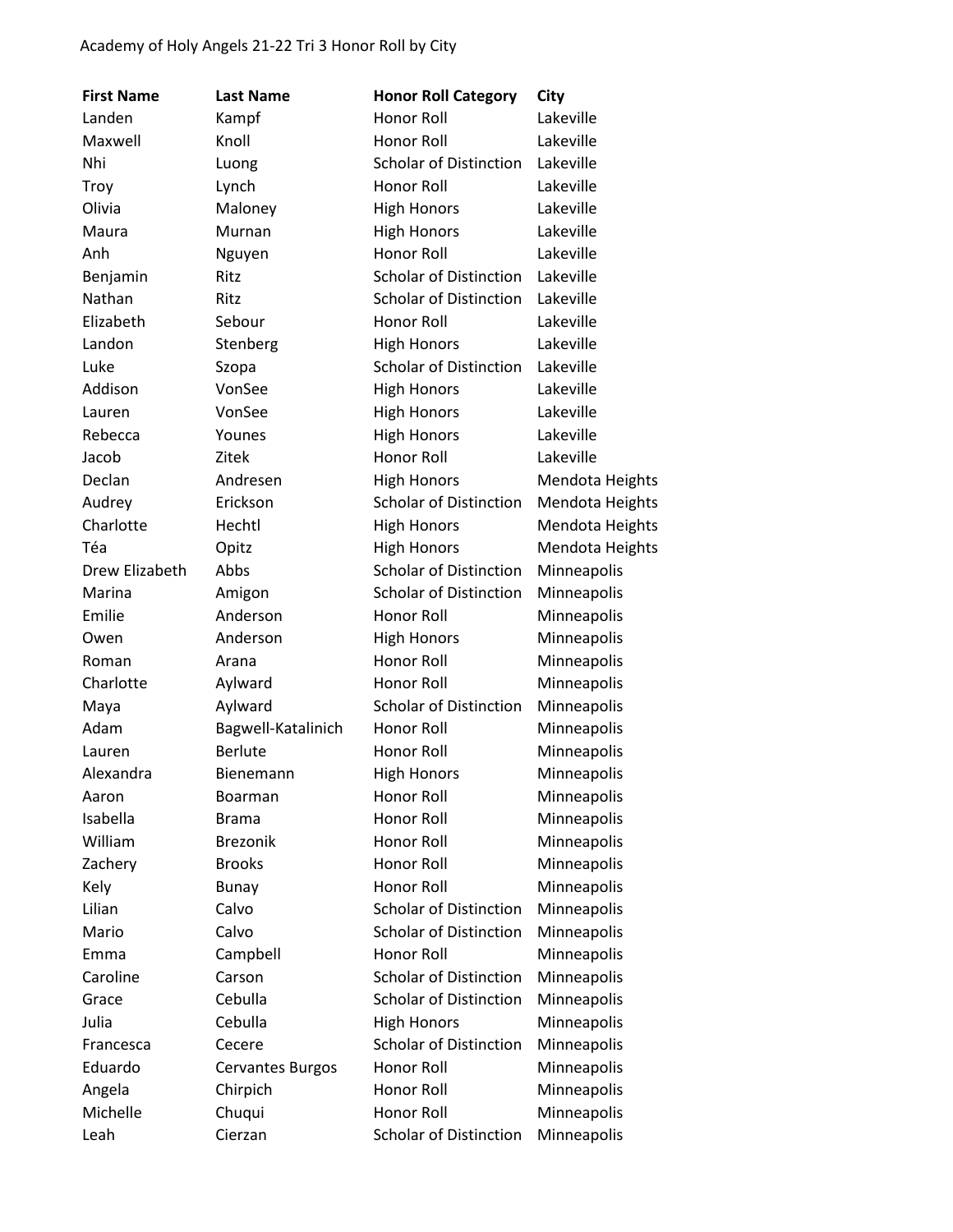| <b>First Name</b> | <b>Last Name</b> | <b>Honor Roll Category</b>    | City        |
|-------------------|------------------|-------------------------------|-------------|
| Ruby              | Cleary           | <b>High Honors</b>            | Minneapolis |
| Cate              | Clemmerson       | Honor Roll                    | Minneapolis |
| Ella              | Clow             | Honor Roll                    | Minneapolis |
| Makayla           | Clow             | Honor Roll                    | Minneapolis |
| Maren             | Clow             | Honor Roll                    | Minneapolis |
| Sara              | Cooney           | Honor Roll                    | Minneapolis |
| Mariama           | Darboe           | <b>Scholar of Distinction</b> | Minneapolis |
| <b>Brianna</b>    | Davenport        | Honor Roll                    | Minneapolis |
| Eva               | De Grace         | Honor Roll                    | Minneapolis |
| Meredith          | Diehl            | <b>Scholar of Distinction</b> | Minneapolis |
| Olivia            | Doig             | <b>High Honors</b>            | Minneapolis |
| Catherine         | Duffy Shaw       | <b>Scholar of Distinction</b> | Minneapolis |
| Meghan            | Eikens           | <b>Scholar of Distinction</b> | Minneapolis |
| Oskar             | Eilefson         | Honor Roll                    | Minneapolis |
| Benjamin          | Ertl             | <b>Scholar of Distinction</b> | Minneapolis |
| Grace             | Fitzgibbons      | <b>Scholar of Distinction</b> | Minneapolis |
| Jessica           | Fritzen          | <b>High Honors</b>            | Minneapolis |
| Audrey            | Garton           | <b>High Honors</b>            | Minneapolis |
| Anna              | Gotziaman        | Honor Roll                    | Minneapolis |
| Fletcher          | Grubbs           | <b>Scholar of Distinction</b> | Minneapolis |
| Jude              | Guilliatt        | Honor Roll                    | Minneapolis |
| <b>Brendan</b>    | Hainey           | Honor Roll                    | Minneapolis |
| Alexander         | Hajiani          | Honor Roll                    | Minneapolis |
| Eduard            | Held             | Honor Roll                    | Minneapolis |
| Evelyn            | Jastrow          | <b>Scholar of Distinction</b> | Minneapolis |
| Matej             | Jelinek          | Honor Roll                    | Minneapolis |
| Connor            | Jo               | <b>High Honors</b>            | Minneapolis |
| Marit             | Johnson          | Honor Roll                    | Minneapolis |
| <b>Niklas</b>     | Johnson          | Honor Roll                    | Minneapolis |
| Marissa           | Jung             | Honor Roll                    | Minneapolis |
| Paul              | Kamin            | <b>Scholar of Distinction</b> | Minneapolis |
| Samuel            | Kamin            | <b>Scholar of Distinction</b> | Minneapolis |
| Meghan            | Kelly            | <b>High Honors</b>            | Minneapolis |
| Nathan            | Kelly            | Scholar of Distinction        | Minneapolis |
| Erin              | Kennedy          | <b>High Honors</b>            | Minneapolis |
| Henry             | Klein            | <b>Honor Roll</b>             | Minneapolis |
| Kendall           | Knight           | <b>High Honors</b>            | Minneapolis |
| <b>Beatrice</b>   | Koenig           | <b>Scholar of Distinction</b> | Minneapolis |
| Francis           | Koenig           | <b>Honor Roll</b>             | Minneapolis |
| Madeline          | Korogi           | <b>Scholar of Distinction</b> | Minneapolis |
| Ingrid            | Kuhfuss          | <b>Scholar of Distinction</b> | Minneapolis |
| Isabella          | LaMere           | <b>High Honors</b>            | Minneapolis |
| Michael           | Laux             | <b>Scholar of Distinction</b> | Minneapolis |
| Emily             | Llapa            | <b>Scholar of Distinction</b> | Minneapolis |
| Jacob             | Maisel           | Honor Roll                    | Minneapolis |
| Nathaniel         | McElwain         | <b>High Honors</b>            | Minneapolis |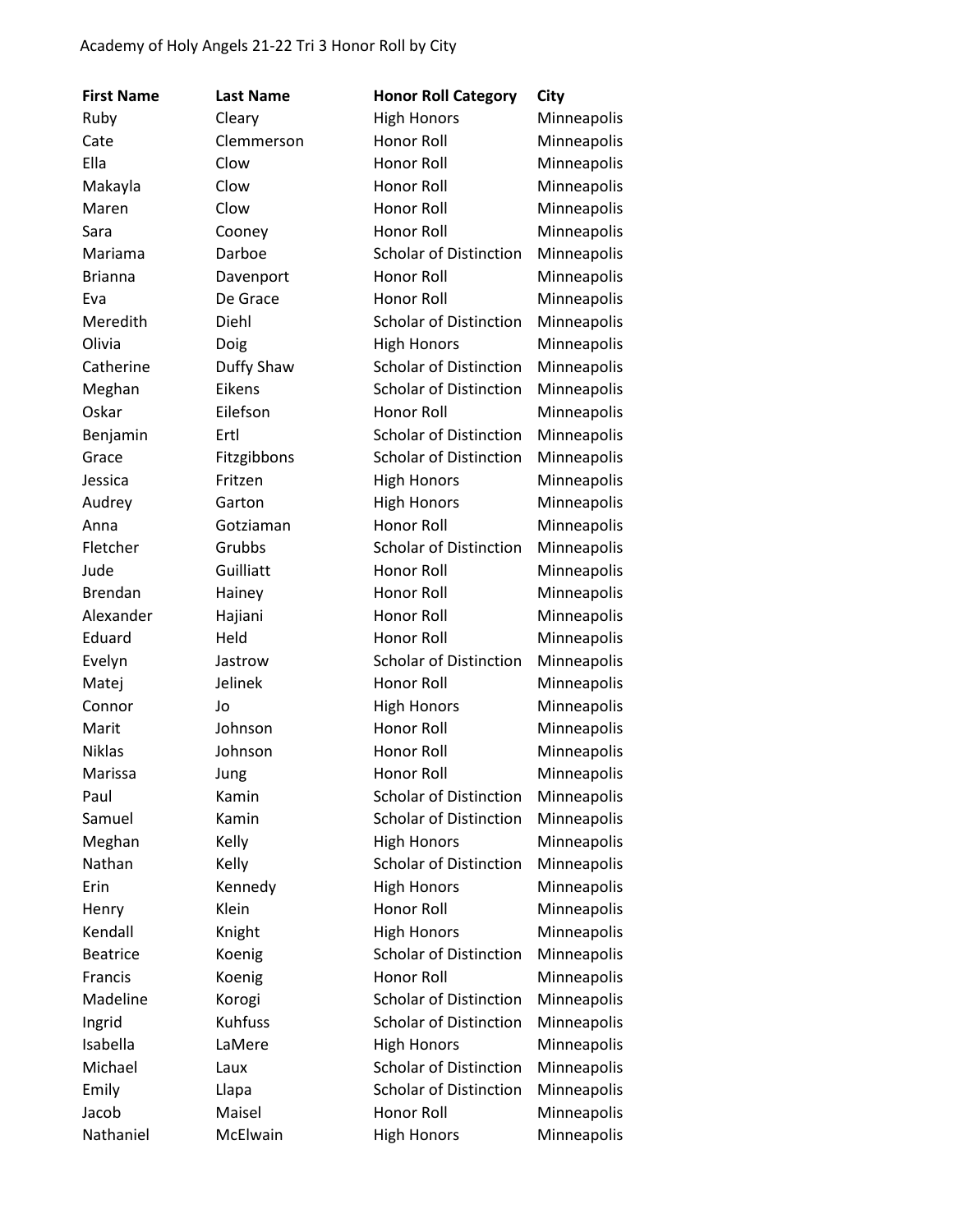| <b>First Name</b> | <b>Last Name</b> | <b>Honor Roll Category</b>    | City        |
|-------------------|------------------|-------------------------------|-------------|
| Ryan              | <b>McGuire</b>   | <b>High Honors</b>            | Minneapolis |
| Maria-Celeste     | Meschini         | <b>High Honors</b>            | Minneapolis |
| Griffin           | Moe              | <b>High Honors</b>            | Minneapolis |
| Magnolia          | Moe              | <b>Scholar of Distinction</b> | Minneapolis |
| Charlotte         | Mook             | Honor Roll                    | Minneapolis |
| Christopher       | Mook             | <b>High Honors</b>            | Minneapolis |
| Megan             | Moosbrugger      | <b>High Honors</b>            | Minneapolis |
| Camren            | Nelson           | <b>Honor Roll</b>             | Minneapolis |
| Henrik            | Nelson           | Honor Roll                    | Minneapolis |
| Ethan             | Nimsger          | <b>High Honors</b>            | Minneapolis |
| Tyler             | Niznick          | <b>High Honors</b>            | Minneapolis |
| Gordon            | Novak            | <b>Scholar of Distinction</b> | Minneapolis |
| Mallory           | O'Brien          | <b>High Honors</b>            | Minneapolis |
| Vincent           | O'Connell        | <b>High Honors</b>            | Minneapolis |
| Caitlin           | O'Rourke         | Scholar of Distinction        | Minneapolis |
| Kiera             | O'Rourke         | <b>Scholar of Distinction</b> | Minneapolis |
| Shailin           | Patel            | <b>Scholar of Distinction</b> | Minneapolis |
| Ruby              | Paulson          | <b>Scholar of Distinction</b> | Minneapolis |
| Lydia             | Peterson         | <b>Honor Roll</b>             | Minneapolis |
| Emma              | Phillips         | <b>High Honors</b>            | Minneapolis |
| Mara              | Poidinger        | <b>High Honors</b>            | Minneapolis |
| Madison           | Portner          | <b>High Honors</b>            | Minneapolis |
| Jacob             | Pung             | Scholar of Distinction        | Minneapolis |
| Grace             | Radam            | Honor Roll                    | Minneapolis |
| Sofia             | Reuter           | <b>High Honors</b>            | Minneapolis |
| Charlotte         | Rosen            | <b>High Honors</b>            | Minneapolis |
| Josephine         | Rutt             | <b>Scholar of Distinction</b> | Minneapolis |
| Katherine         | Rutt             | <b>Scholar of Distinction</b> | Minneapolis |
| Mason             | Scroggins        | Honor Roll                    | Minneapolis |
| Henry             | Sharp            | Honor Roll                    | Minneapolis |
| Aidan             | Smith            | <b>High Honors</b>            | Minneapolis |
| Eleanor           | Smith            | Honor Roll                    | Minneapolis |
| Madden            | Smith            | <b>Scholar of Distinction</b> | Minneapolis |
| Leon              | Snyder           | <b>Scholar of Distinction</b> | Minneapolis |
| William           | Snyder           | <b>High Honors</b>            | Minneapolis |
| Murray            | <b>Stebbins</b>  | Honor Roll                    | Minneapolis |
| Isabella          | Steinle          | <b>High Honors</b>            | Minneapolis |
| Lillie            | <b>Stotts</b>    | Honor Roll                    | Minneapolis |
| Amelia            | Stricherz        | <b>High Honors</b>            | Minneapolis |
| Felix             | Studt            | <b>High Honors</b>            | Minneapolis |
| Gabriel           | Sullivan         | <b>High Honors</b>            | Minneapolis |
| Eli               | Swan             | Honor Roll                    | Minneapolis |
| Simon             | Tassoni          | Honor Roll                    | Minneapolis |
| Emily             | Thompson         | <b>Scholar of Distinction</b> | Minneapolis |
| Ava               | Turner           | Honor Roll                    | Minneapolis |
| Finnegan          | Turner           | <b>High Honors</b>            | Minneapolis |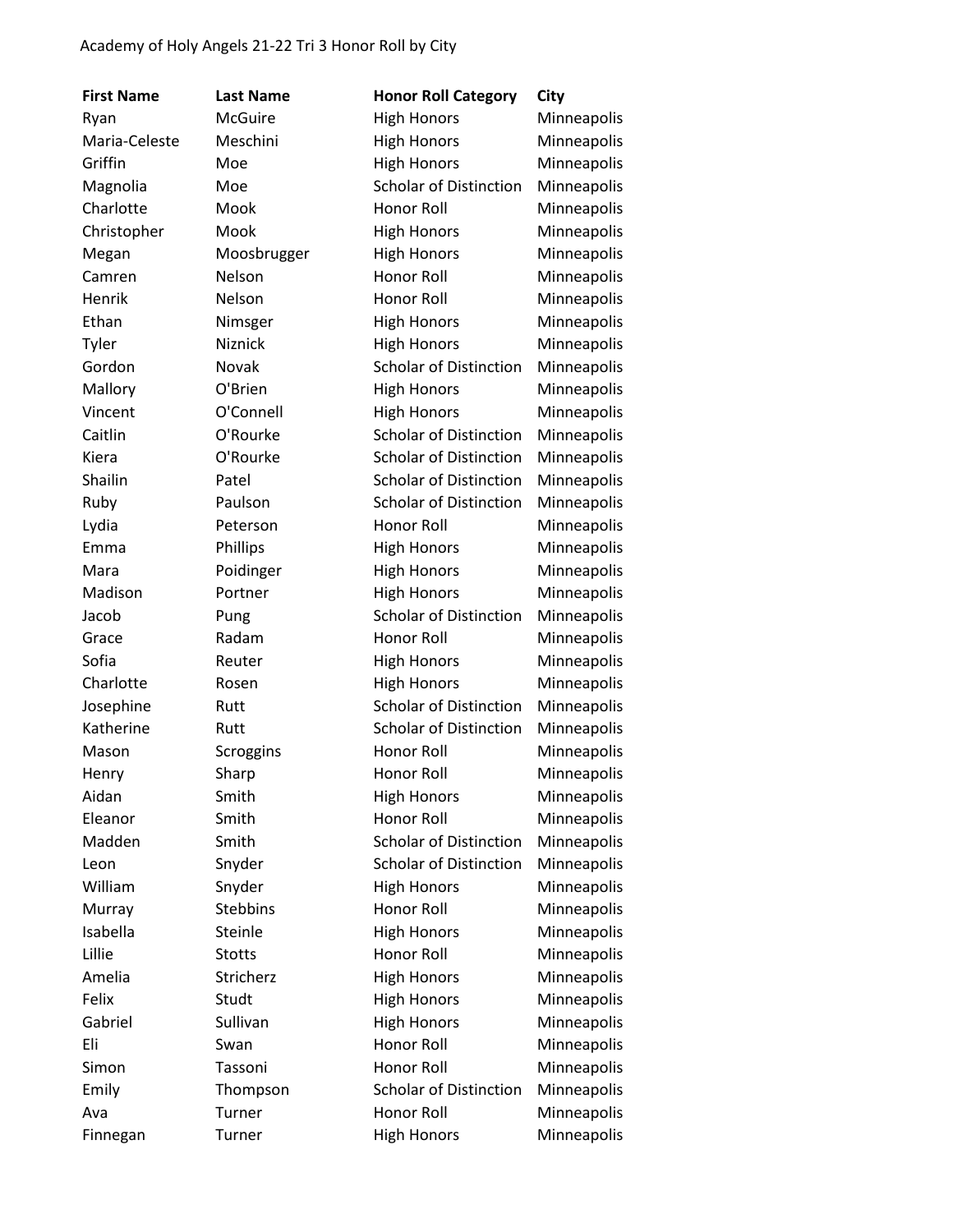| <b>First Name</b> | <b>Last Name</b>     | <b>Honor Roll Category</b>    | City        |
|-------------------|----------------------|-------------------------------|-------------|
| Grace             | Tuttle               | <b>High Honors</b>            | Minneapolis |
| John              | Van Sloun            | <b>High Honors</b>            | Minneapolis |
| Kathryn           | Van Sloun            | Scholar of Distinction        | Minneapolis |
| Dylan             | VanBellinger         | <b>High Honors</b>            | Minneapolis |
| Ethan             | Walton               | <b>High Honors</b>            | Minneapolis |
| Madeline          | Wood                 | <b>High Honors</b>            | Minneapolis |
| Jack              | Woodward             | <b>Honor Roll</b>             | Minneapolis |
| Lillian           | Ziegler              | <b>High Honors</b>            | Minneapolis |
| Emily             | Flores               | <b>High Honors</b>            | Minnetonka  |
| Zaira             | Flores               | Honor Roll                    | Minnetonka  |
| Reese             | Skelton              | <b>Scholar of Distinction</b> | Minnetrista |
| Jenna             | <b>Buer</b>          | Honor Roll                    | Prior Lake  |
| Luke              | Elwood               | Honor Roll                    | Prior Lake  |
| Charlotte         | Henry                | <b>Scholar of Distinction</b> | Prior Lake  |
| Samuel            | Jackson              | Honor Roll                    | Prior Lake  |
| Lucas             | Larson               | <b>High Honors</b>            | Prior Lake  |
| Rowan             | Lepper               | <b>Scholar of Distinction</b> | Prior Lake  |
| Claire            | Logeais              | <b>High Honors</b>            | Prior Lake  |
| Mitchell          | Lovett               | Honor Roll                    | Prior Lake  |
| Avary             | Reichel              | Honor Roll                    | Prior Lake  |
| Joseph            | Sher                 | <b>Scholar of Distinction</b> | Prior Lake  |
| Kiah              | Atiq                 | Honor Roll                    | Richfield   |
| Ashley            | Aviles               | <b>Scholar of Distinction</b> | Richfield   |
| Rowen             | <b>Aviles</b>        | Honor Roll                    | Richfield   |
| Kayleigh          | <b>Baker</b>         | Honor Roll                    | Richfield   |
| Taya              | <b>Bartelle</b>      | Honor Roll                    | Richfield   |
| Shelby            | <b>Bemis</b>         | Honor Roll                    | Richfield   |
| Joseph            | <b>Botros</b>        | Honor Roll                    | Richfield   |
| Abigail           | Cornelison           | <b>High Honors</b>            | Richfield   |
| John              | Cornelison           | Honor Roll                    | Richfield   |
| Martin            | De Leon              | <b>Scholar of Distinction</b> | Richfield   |
| Alaina            | <b>DeCrans</b>       | <b>Scholar of Distinction</b> | Richfield   |
| Alexandra         | Dominguez            | <b>High Honors</b>            | Richfield   |
| Melany            | Dominguez            | <b>High Honors</b>            | Richfield   |
| Mary              | Foley                | Honor Roll                    | Richfield   |
| Kathleen          | Gaston               | <b>Scholar of Distinction</b> | Richfield   |
| Edwin             | <b>Guasco Paucar</b> | <b>High Honors</b>            | Richfield   |
| Mary              | Hage                 | <b>Scholar of Distinction</b> | Richfield   |
| Jackson           | Heichert             | Honor Roll                    | Richfield   |
| Benjamin          | Kelly                | Honor Roll                    | Richfield   |
| Laney             | Knutson              | <b>High Honors</b>            | Richfield   |
| Haden             | Marshall             | <b>High Honors</b>            | Richfield   |
| Emily             | McCarthy             | Scholar of Distinction        | Richfield   |
| Jamie             | McGuffee             | <b>High Honors</b>            | Richfield   |
| Elizabeth         | Mejia Quintanilla    | <b>Scholar of Distinction</b> | Richfield   |
| Paola             | Mendoza              | Honor Roll                    | Richfield   |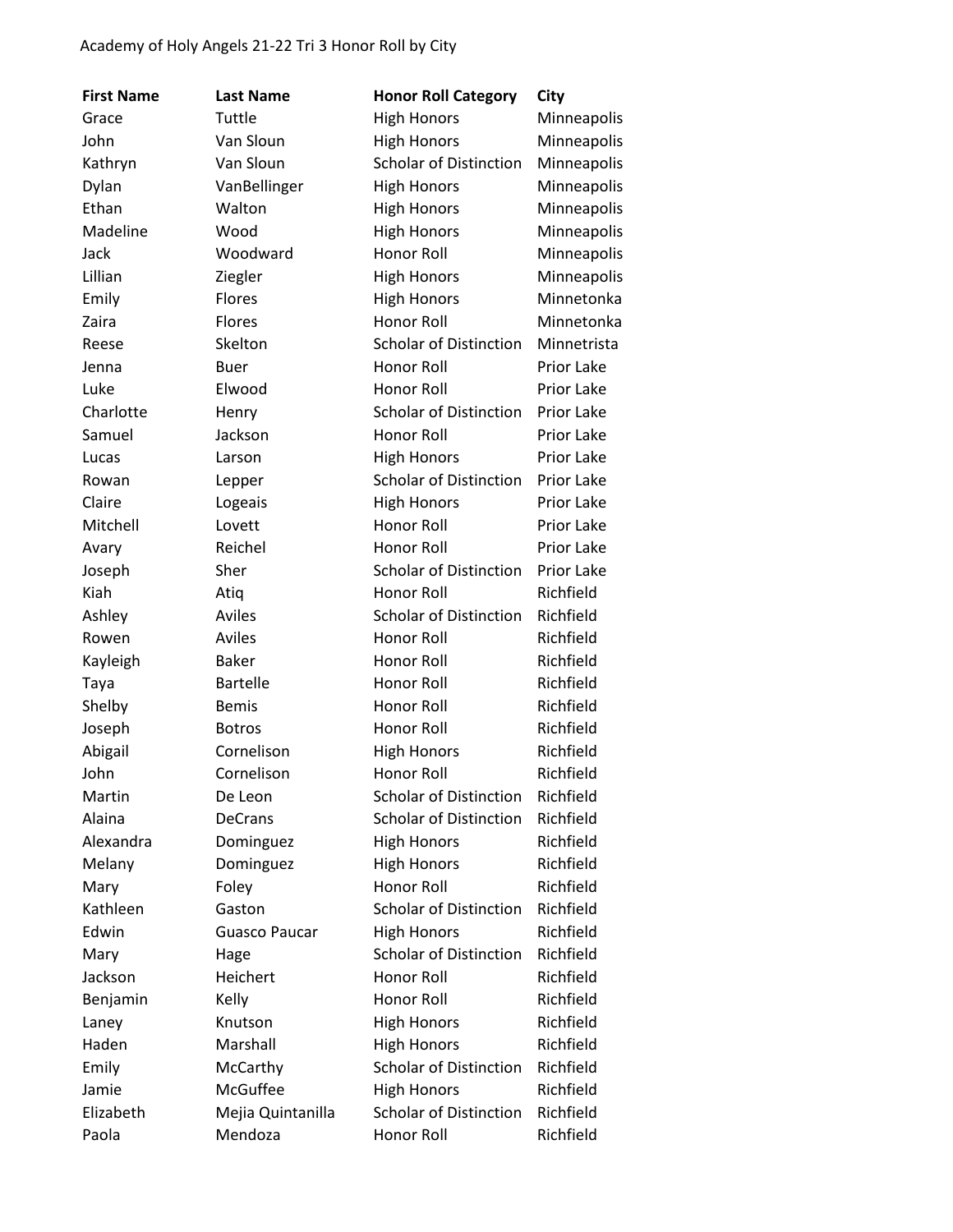| <b>First Name</b> | <b>Last Name</b> | <b>Honor Roll Category</b>    | City             |
|-------------------|------------------|-------------------------------|------------------|
| Jordan            | Miller           | Honor Roll                    | Richfield        |
| Shalim            | Montes Hernandez | <b>Scholar of Distinction</b> | Richfield        |
| Emily             | Navarro          | Honor Roll                    | Richfield        |
| Micheal           | O'Donnell        | Honor Roll                    | Richfield        |
| Elise             | Palattao         | Honor Roll                    | Richfield        |
| Therese           | Phan             | <b>Scholar of Distinction</b> | Richfield        |
| Celeste           | Rimstad          | <b>High Honors</b>            | Richfield        |
| Zoe               | Rimstad          | <b>High Honors</b>            | Richfield        |
| Sabina            | Rosell           | Honor Roll                    | Richfield        |
| Landon            | Rudolph-Sieling  | <b>High Honors</b>            | Richfield        |
| <b>Braden</b>     | Stock            | Scholar of Distinction        | Richfield        |
| Derek             | Stock            | <b>High Honors</b>            | Richfield        |
| Sylvie            | Taylor           | <b>High Honors</b>            | Richfield        |
| Jason             | Urgiles          | <b>Scholar of Distinction</b> | Richfield        |
| Samantha          | Wolf             | <b>Scholar of Distinction</b> | Richfield        |
| Mario             | <b>Brown</b>     | Honor Roll                    | Rosemount        |
| <b>Drake</b>      | Hoefer           | Honor Roll                    | Rosemount        |
| Taylor            | Hoefer           | <b>High Honors</b>            | Rosemount        |
| Harper            | Lovin            | Honor Roll                    | Rosemount        |
| Sidney            | Nagel            | Honor Roll                    | Rosemount        |
| Sophia            | Nguyen           | <b>High Honors</b>            | Rosemount        |
| Thomas            | Rise             | Honor Roll                    | Rosemount        |
| Emma              | Thompson         | <b>High Honors</b>            | Rosemount        |
| <b>Brooke</b>     | Wisdom           | <b>Scholar of Distinction</b> | Rosemount        |
| Benjamin          | Wilhoit          | Honor Roll                    | Saint Louis Park |
| Molly             | <b>Bauer</b>     | <b>Scholar of Distinction</b> | Saint Paul       |
| Sofia             | Day              | Honor Roll                    | Saint Paul       |
| Damian            | Devine           | Honor Roll                    | Saint Paul       |
| Lucy              | Kammueller       | <b>High Honors</b>            | Saint Paul       |
| Margaret          | Kinsella         | Honor Roll                    | Saint Paul       |
| Michael           | Laird            | <b>High Honors</b>            | Saint Paul       |
| Ethan             | Michels          | Honor Roll                    | Saint Paul       |
| Kennedy           | Nordstrom        | <b>Scholar of Distinction</b> | Saint Paul       |
| Sofie             | Nordstrom        | <b>Scholar of Distinction</b> | Saint Paul       |
| Quentin           | Padratzik        | Honor Roll                    | Saint Paul       |
| Thomas            | Pollack          | <b>Scholar of Distinction</b> | Saint Paul       |
| Ella              | Anderson         | <b>Scholar of Distinction</b> | Savage           |
| Lauren            | Baumgartner      | <b>Scholar of Distinction</b> | Savage           |
| Jack              | Berg             | <b>High Honors</b>            | Savage           |
| Audrey            | <b>Blauert</b>   | <b>High Honors</b>            | Savage           |
| Kim               | Bui              | Honor Roll                    | Savage           |
| Lynn              | Bui              | Honor Roll                    | Savage           |
| Phat              | Huynh            | <b>Scholar of Distinction</b> | Savage           |
| Nicholas          | Kasmirski        | <b>High Honors</b>            | Savage           |
| Thomas            | Keller           | <b>Scholar of Distinction</b> | Savage           |
| Elizabeth         | <b>Krings</b>    | <b>Scholar of Distinction</b> | Savage           |